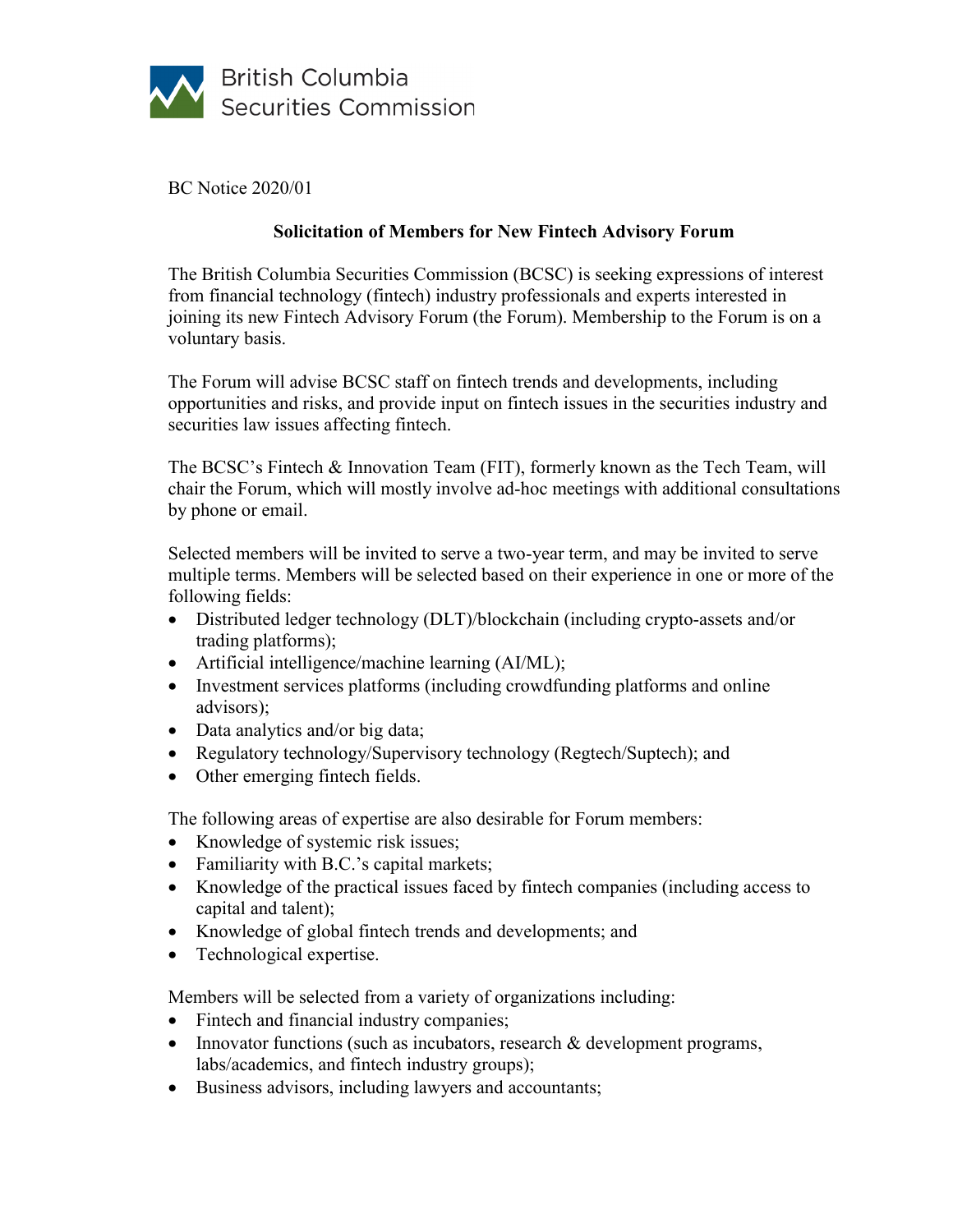

• Marketplaces or related entities with relevance to the fintech sector (e.g. recognized exchanges developing blockchain clearing platforms or with other large-scale fintech initiatives).

Depending on the issues being discussed, some meetings might be attended only by relevant subsets of the Forum.

## **Forum Application Form and Deadline**

If you are interested in becoming a member of the Forum, or have any questions, please send your resume and any additional relevant information to  $fit@bcsc,bc.ca$  by no later than, **Friday, February 28, 2020.**

#### **Background: The BCSC and Fintech**

One of the BCSC's 2018-2021 Service Plan objectives is to advance cost-effective regulation, particularly regulation of financial technologies, and supporting innovation in fintech. The BCSC has used these interactions to inform its policy approach towards fintech.

The BCSC's outreach and guidance to stakeholders on fintech issues has primarily occurred through the BCSC's Tech Team, which has been re-named the Fintech & Innovation Team (FIT). FIT engages in outreach with the B.C. tech community to better understand fintech issues, educate the fintech industry on how various fintech activities can trigger securities laws, and provide support to eligible businesses that are navigating securities regulatory requirements. FIT staff have presented at events across Canada and internationally, providing information on securities law, interacting with stakeholders about regulatory developments, and contributing to the Canadian and global development of consistent policy relating to fintech business models.

Since its creation in January 2017, FIT staff have responded to hundreds of ad-hoc fintech-related inquiries from B.C. persons, facilitated the authorization of innovative fintech business models (such as security token dealers, crypto investment funds, and AIbased onboarding processes), and worked with other regulators globally to evaluate dozens of B.C. and foreign companies wanting to engage in cross-border fintech activity.

The BCSC is also part of the Canadian Securities Administrators (CSA) Regulatory Sandbox (CSA Sandbox). The CSA Sandbox looks to facilitate testing novel and innovative business models from a securities law perspective. Through learnings gained by FIT staff, the BCSC works within the CSA Sandbox to advocate for cost-effective, practical regulation that addresses the key risks posed by fintech activities.

#### **Updates on BCSC Fintech Activities**

In February 2018, the BCSC published a notice consulting on the securities law framework for fintech regulation (Consultation Paper). The Consultation Paper provided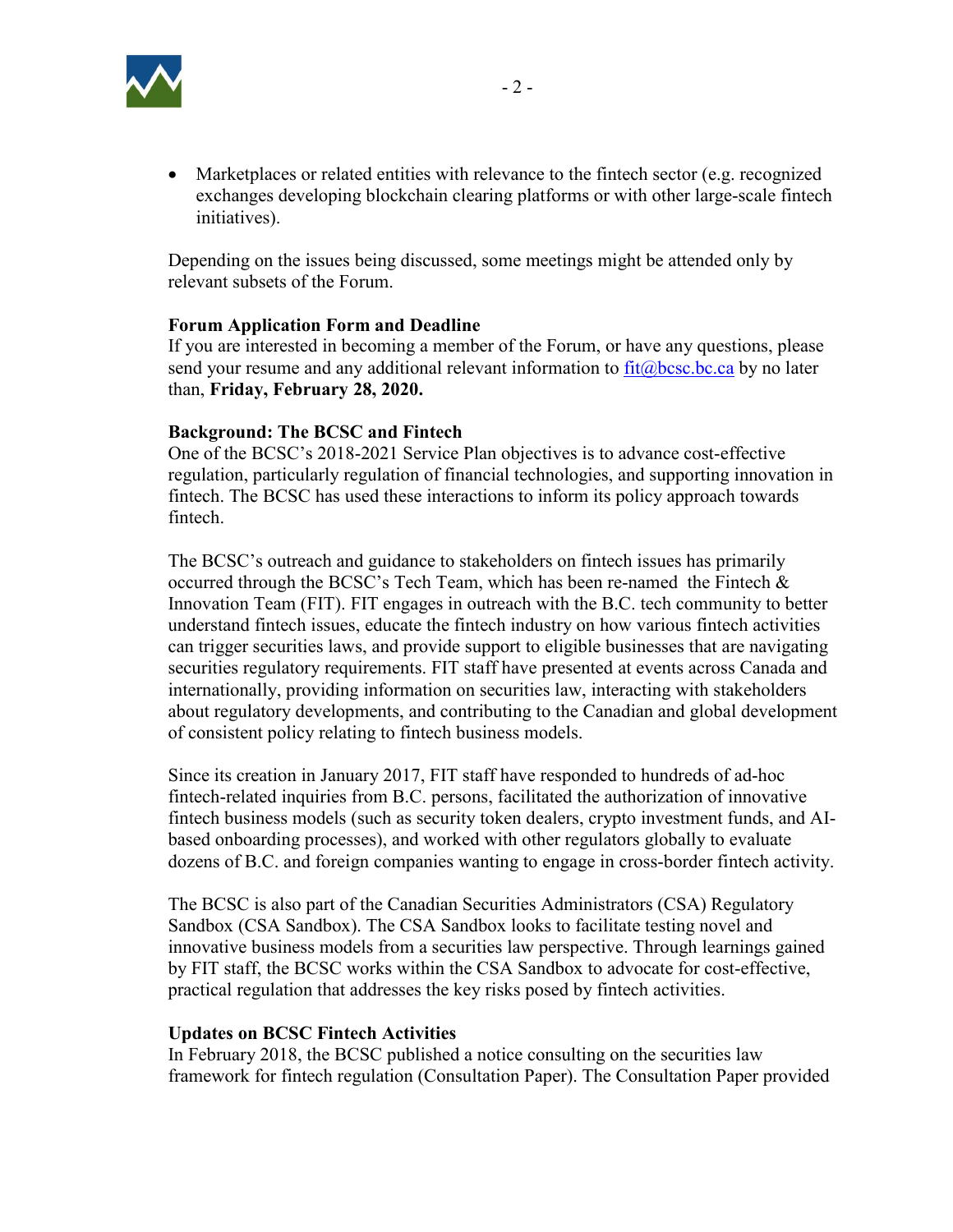

### *Crowdfunding*

Consultation Paper commenters stated that the greatest impediment to securities crowdfunding in Canada is the lack of jurisdictional regulatory harmony. As a result, the BCSC is working with other CSA members towards creating a harmonized national instrument with the aim of facilitating crowdfunding as a capital raising tool for start-ups and early stage businesses.

The BCSC has also been collaborating with other CSA members to facilitate crowdfunding distributions in anticipation of enacting the national instrument. This has resulted in the Alberta Securities Commission adopting Blanket Order 45-521 *Start-Up Crowdfunding Registration and Prospectus Exemptions* and the Ontario Securities Commission granting exemptive relief to an exempt market dealer, both of which contain similar provisions to BCI 45-535 *Start-Up Crowdfunding Registration and Prospectus Exemptions*.

## *Crypto-Assets and Blockchain*

Commenters stated that a significant challenge to developing blockchain technology in Canada is the lack of legal certainty surrounding crypto-assets, given their novelty. In recognition of this, the BCSC has actively pursued facilitating tests across Canada through the CSA Sandbox. These tests include allowing a registered exempt market dealer to provide services in connection with blockchain token offerings and facilitating a distribution of crypto-assets by a remittance business. Where appropriate, BCSC staff have also responded to inquiries from stakeholders as to the likelihood that securities laws apply to particular crypto-asset business models.

Through the CSA Sandbox, the CSA has provided guidance particularly related to crypto-assets, including CSA Staff Notice 46-308 *Securities Law Implications for Offerings of Tokens*, which set out particular securities law considerations for businesses when selling crypto-assets of their own issue. The CSA Sandbox also consulted stakeholders on a proposed regulatory framework for crypto-asset trading platforms through CSA Consultation Paper 21-402. This consultation was derived in part from BCSC staff-led research and monitoring of crypto-asset trading platforms, as well as targeted FIT consultations with over 25 B.C.-based crypto-asset trading entities since late 2017. The CSA also recently published CSA Staff Notice 21-327 *Guidance on the Application of Securities Legislation to Entities Facilitating the Trading of Crypto Assets*.

## *AI and ML*

Commenters noted that while AI/ML was still in its infancy, once developed it would result in efficiencies for registrants and adoption rates would significantly grow. As a result, the BCSC is testing AI/ML applications to determine benefits and risks from its